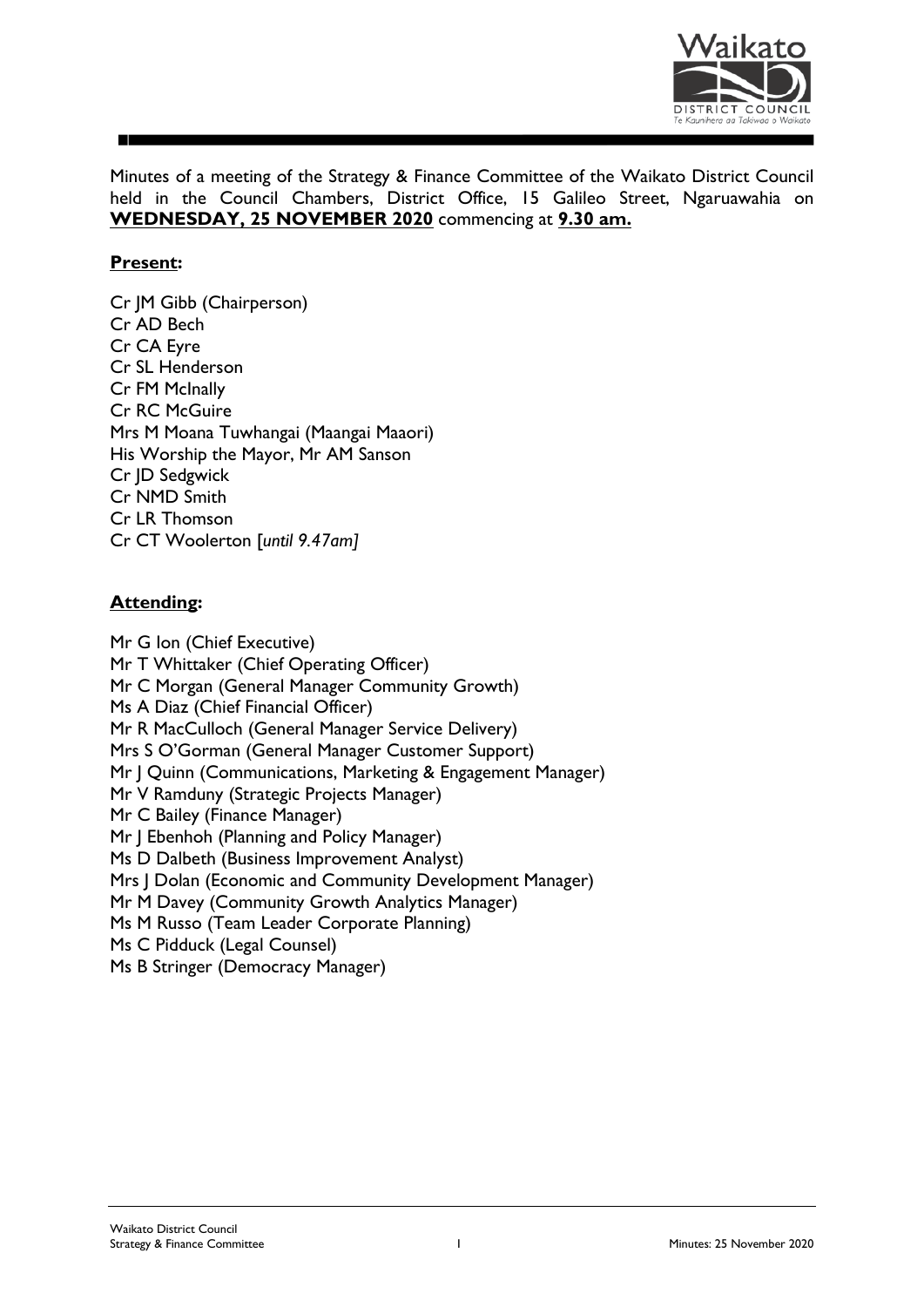# **APOLOGIES AND LEAVE OF ABSENCE**

**Resolved: (Crs Patterson/Sedgwick)**

**THAT an apology be received from Crs Church and Lynch.**

**CARRIED S&F2011/01**

# **CONFIRMATION OF STATUS OF AGENDA ITEMS**

**Resolved: (Crs Thomson/McGuire)**

**THAT the agenda for a meeting of the Strategy & Finance Committee held on 25 November 2020 be confirmed and all items therein be considered in open meeting with open meeting with the exception of those items detailed at agenda item 8 which shall be considered with the public excluded;**

**AND THAT all reports be received;**

**AND FURTHER THAT following supplemental reports be added to the Open Agenda:**

- **Item 6.4 i-Site Tender Review Subcommittee**
- **Item 7.6 Annual Report 2019/20 Update.**

**CARRIED S&F2011/02**

### **DISCLOSURES OF INTEREST**

There were no disclosures of interest.

# **CONFIRMATION OF MINUTES**

**Resolved: (Crs Sedgwick/Patterson)**

**THAT the minutes of a meeting of the Strategy & Finance Committee held on Tuesday, 13 October 2020 be confirmed as a true and correct record of that meeting.**

**CARRIED S&F2011/03**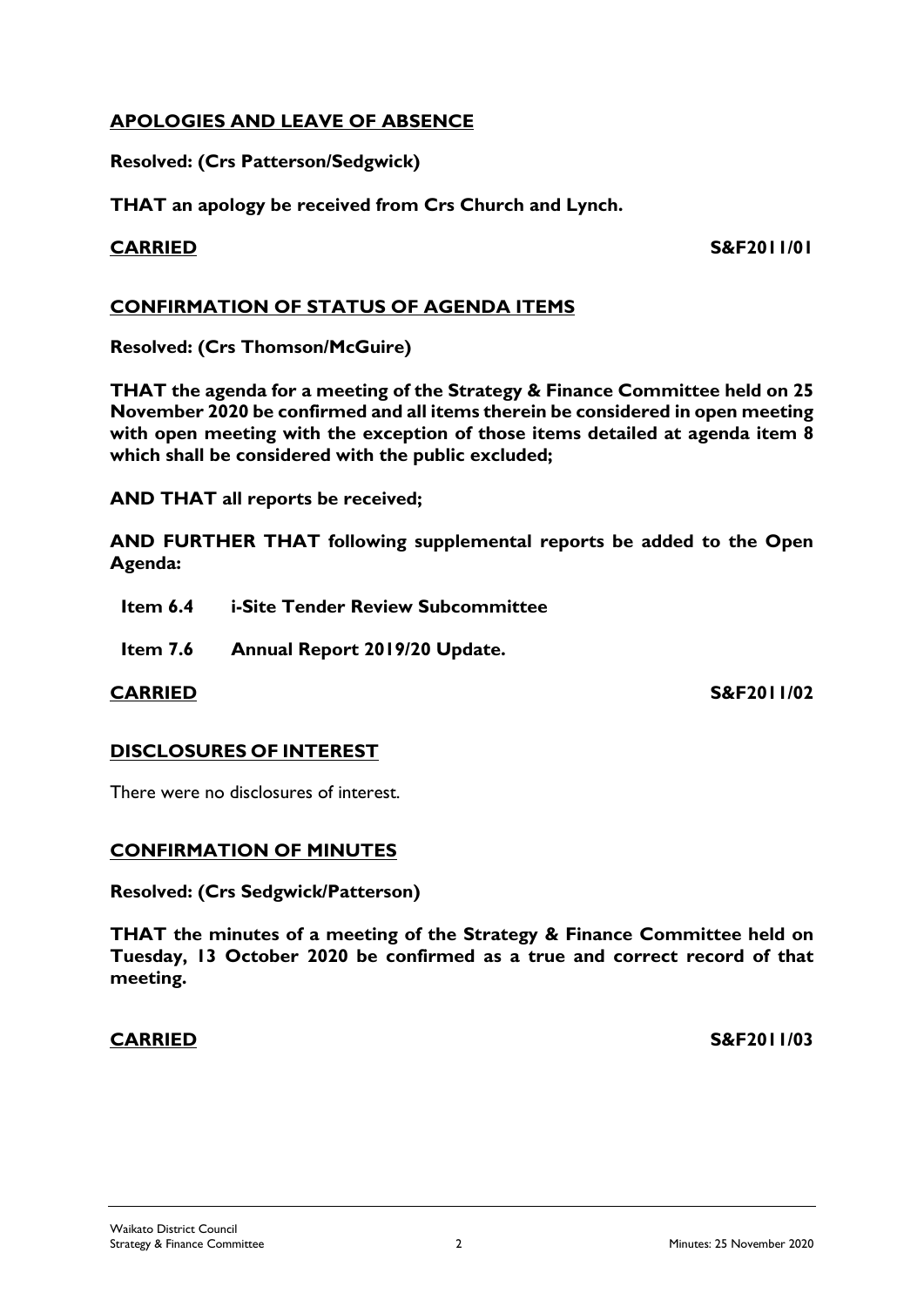# **REPORTS**

Action Register Agenda Item 5.1

The report was received *[S&F2011/02refers]* was taken as read. No discussion was held.

Long Term Plan 2021-31 Update Agenda Item 6.1

The report was received *[S&F2011/02refers].* The Team Leader Corporate Planning spoke to the report and the following matters were discussed:

- Staff had been working on the initial draft of financial budgets and the Asset Management Plans.
- Upcoming milestones an addition to those listed on page 18 of the Agenda being the presentation of Activity and Asset Management Plans to Councillors on 16 December 2020. A high-level view of the financial position and key challenges would also be discussed at the same workshop.
- Initial draft of budget and projects would be presented to the Executive Leadership Team on 14 December 2020.
- A Zoom meeting with Committee members could be held over the New Year break if there were any urgent matters to discuss.

**ACTION: Staff to circulate to Committee members the material presented to the Executive Leadership Team on 14 December 2020 for their consideration over the Christmas/New Year period.**

- Uncertainty around some national issues and how these would be considered in the Long Term Plan (e.g. 3 waters' reform, National Policy Statements).
- Budgeting for cross-boundary collaboration issues.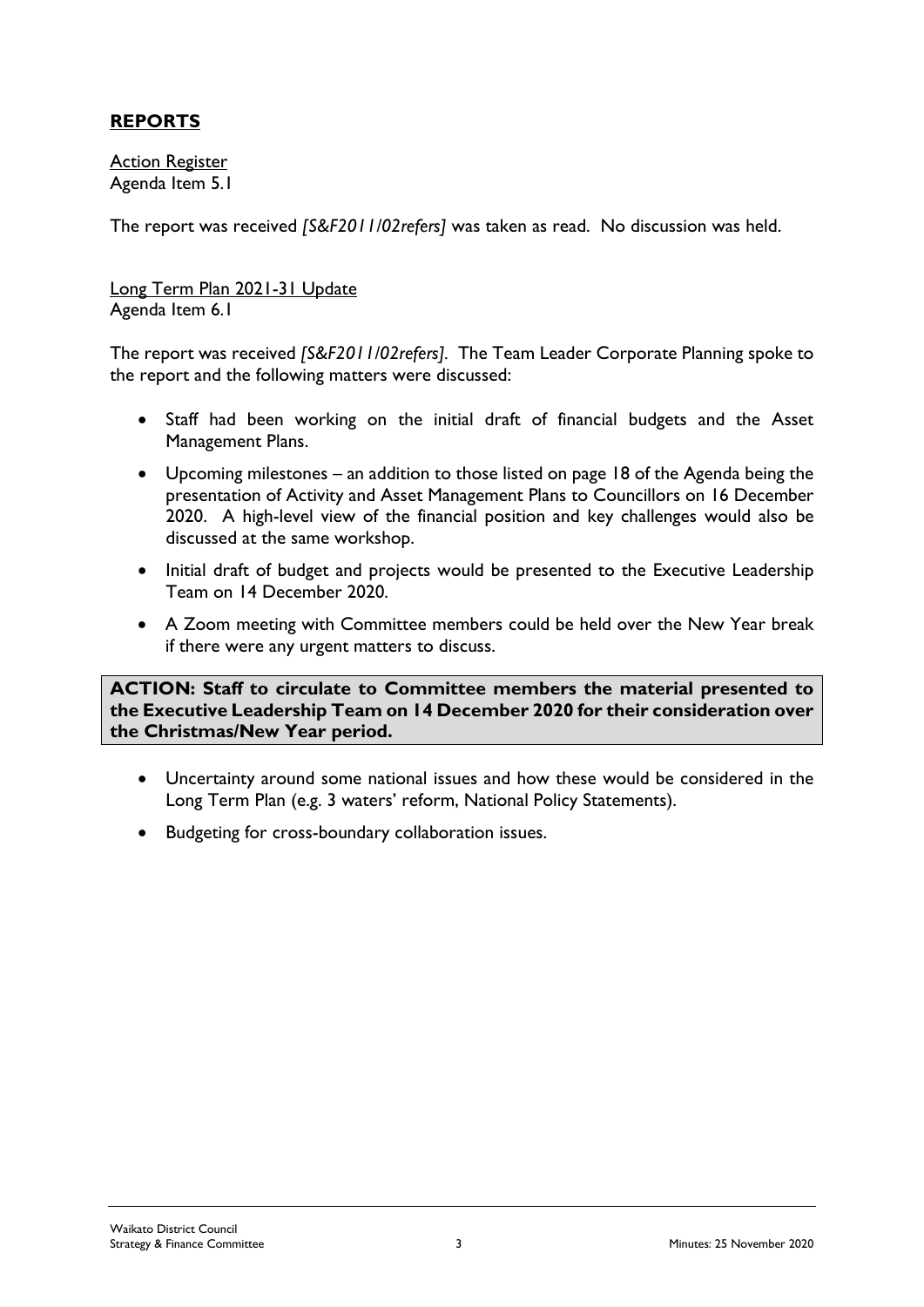### Blueprint Feedback, Prioritisation and Next Steps Agenda Item 6.2

The report was received *[S&F2011/02refers].* The Planning & Policy Manager summarised the report and the following matters were discussed:

- The updated tables would be uploaded online alongside the 2019 Blueprints document. Rangiriri would be shown separately.
- District wide consultation that was undertaken in 2018 and 2019
	- The Blueprints process with initial tranche of work followed by working on additional towns.
	- Blueprints would be a living document.

**ACTION: Tuakau public toilets to be removed as a priority project as already completed.**

# **Resolved: (Crs Smith/Sedgwick)**

**THAT the Strategy & Finance Committee endorses the revised list of prioritised and ranked Blueprint initiatives in Appendix 1 to the staff report, as an input to considerations for the 2021-2031 Long Term Plan.**

**CARRIED S&F2011/04**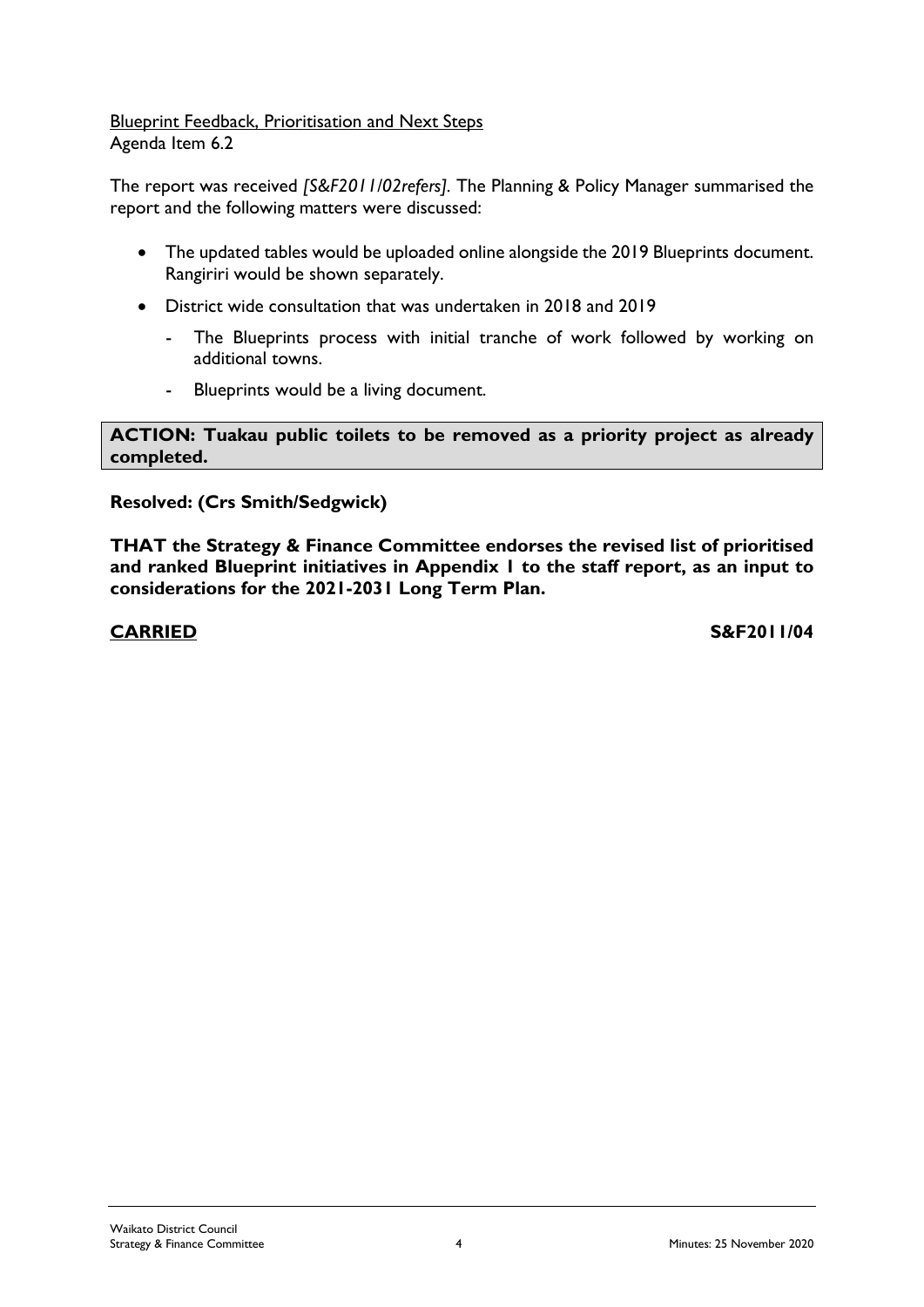### Update on Economic and Community Development Work Programme – November 2020 Agenda Item 6.3

The report was received *[S&F2011/02refers].* The Economic and Community Development Manager spoke to the report and the following matters were discussed:

- Te Waka was undergoing a review of its services for business mentoring and advice in the District. A Te Waka representative would join the Economic and Community Development team to connect with the District's businesses.
- Youth engagement trial through the Waikato Plan to connect youth to employment in partnership with MSD. Initial trial in Raglan and Te Kauwhata; focus on engagement with employers who would not predominantly use youth as employees.
- Community Waikato was recruiting to meet increased demand.
- Government's 'Lunches in schools' initiative in South Waikato and the opportunities to build on this.

Cr Woolerton retired from the meeting during the above item at 9.47am.

i-Site Tender Review Subcommittee Report Agenda Item 6.4 – Supplemental Agenda

The report was received *[S&F2011/02refers]* and the item was considered alongside Item 6.3*.*  The Economic and Community Development Manager advised the Committee of the work undertaken, including the lease of the vacant premises to the Destination Management Organisation approved by the Subcommittee. It was noted that Council would fund the first two years of the rental.

Members of the Subcommittee spoke to the Committee on the work completed.

### **Resolved: (Crs Sedgwick/Thomson)**

**THAT, in accordance with clause 30(5)(b), Schedule 7 of the Local Government Act 2002, the Strategy & Finance Committee discharge the i-Site Tender Review Subcommittee.**

**CARRIED S&F2011/05**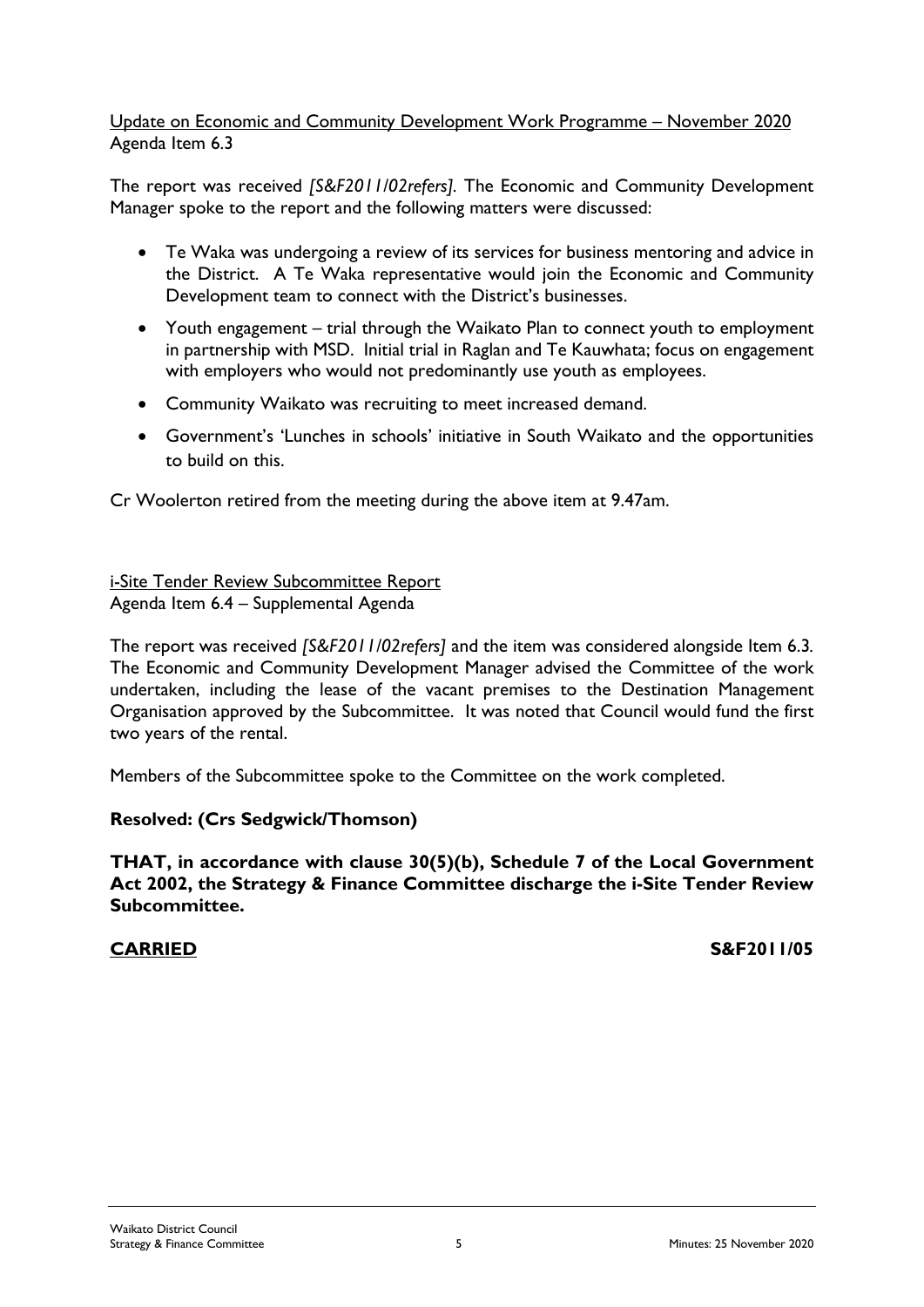### 2020-2021 First Quarter Non-Financial Performance Report Agenda Item 7.1

The report was received *[S&F2011/02refers].* The Business Improvement Analystspoke to the report and the following matters were discussed:

- Environmental health complaints the KPI of responding within three days was aspirational; there were a few occasions when the KPI could not be met.
- The impact of Covid-19 on swimming pool inspections.

# Treasury Risk Management Policy –Compliance Report at 30 September 2020 Agenda Item 7.2

The report was received *[S&F2011/02refers].* The Finance Manager spoke to the report and noted that "budgeted debt" was \$139million, not \$115 million as noted in the cover report. The following matters were discussed:

- Non-compliance in relation to lower than anticipated capital expenditure.
- Cost of existing swaps importance of taking a long-term view of interest rates as part of Council's risk management
- Interest rate benchmark and rates it was noted that Council was not currently drawing down debt.

# Civic Financial Services Limited Half Yearly Accounts Agenda Item 7.3

The report was received *[S&F2011/02refers]* and taken as read*.* 

# Financial performance summary for the period ending 30 September 2020 Agenda Item 7.4

The report was received *[S&F2011/02refers].* The Chief Financial Officer spoke to the report and highlighted the following matters:

- Financial results remained subject to audit sign-off so were subject to change, though staff were not expecting significant amendments.
- Tracking well in terms of development contributions due to increased growth.
- Annual rate for 2020/21 was below the budgeted level, as noted at the last Committee meeting.
- Good current working capital ratio.
- Limit of total debt currently about 46% of the financial year limit, noting this was net of borrowing notes.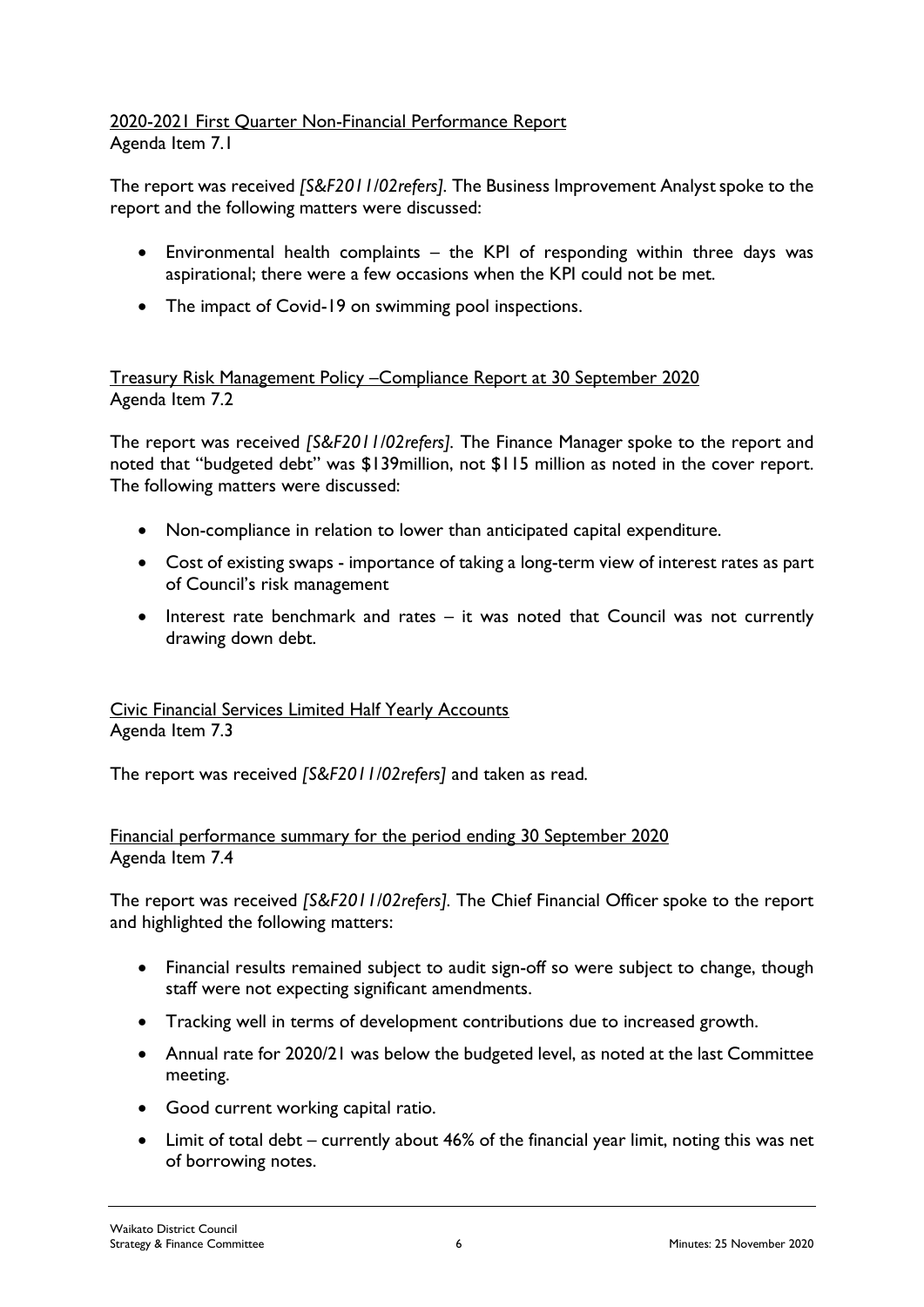In response to questions the following matters were discussed:

- Management of debt through Long Term Plan and impact of growth why debt was needed and the type of activities for which it was used (e.g. acquisition of land for infrastructure and community areas). Growth assumptions and figures based on work undertaken by the Analytics team were used, which was constantly monitored.
- Limit of total debt
	- Impact of speed of development and consequential infrastructure required.
	- Positive that developers had undertaken a substantial part of infrastructure works. Highlighted that going forward Council would need to make some large investments (e.g. 3 waters).
	- Council should not be disadvantaged in discussions with central government agencies in relation to debt funding to meet requirements of reforms.
- A report would be presented to the Infrastructure Committee on 30 November 2020 providing an update on carry-forwards in the current financial year and expectation of projects going to market.

Local Government Funding Agency Annual Report 2020 Agenda Item 7.5

The report was received *[S&F2011/02refers]* and taken as read*.* There was no discussion.

### 2019/20 Annual Report update

Agenda Item 7.6 – Supplemental Agenda

The report was received *[S&F2011/02refers].* The Finance Manager, supported by the Chief Financial Officer, spoke to the report and the following matters were discussed:

- The attached draft Annual Report required some improvements on the quality of formatting.
- The Audit & Risk Committee would review the Report in relation to audit and risk issues, not the financials.
- Foreshadowing upcoming reforms and impact on ratepayer staff recommended that no late changes were introduced. Audit NZ had difficulties in future-focussed information being presented in an Annual Report. This position could change if councils were able to move to integrated reporting in the future.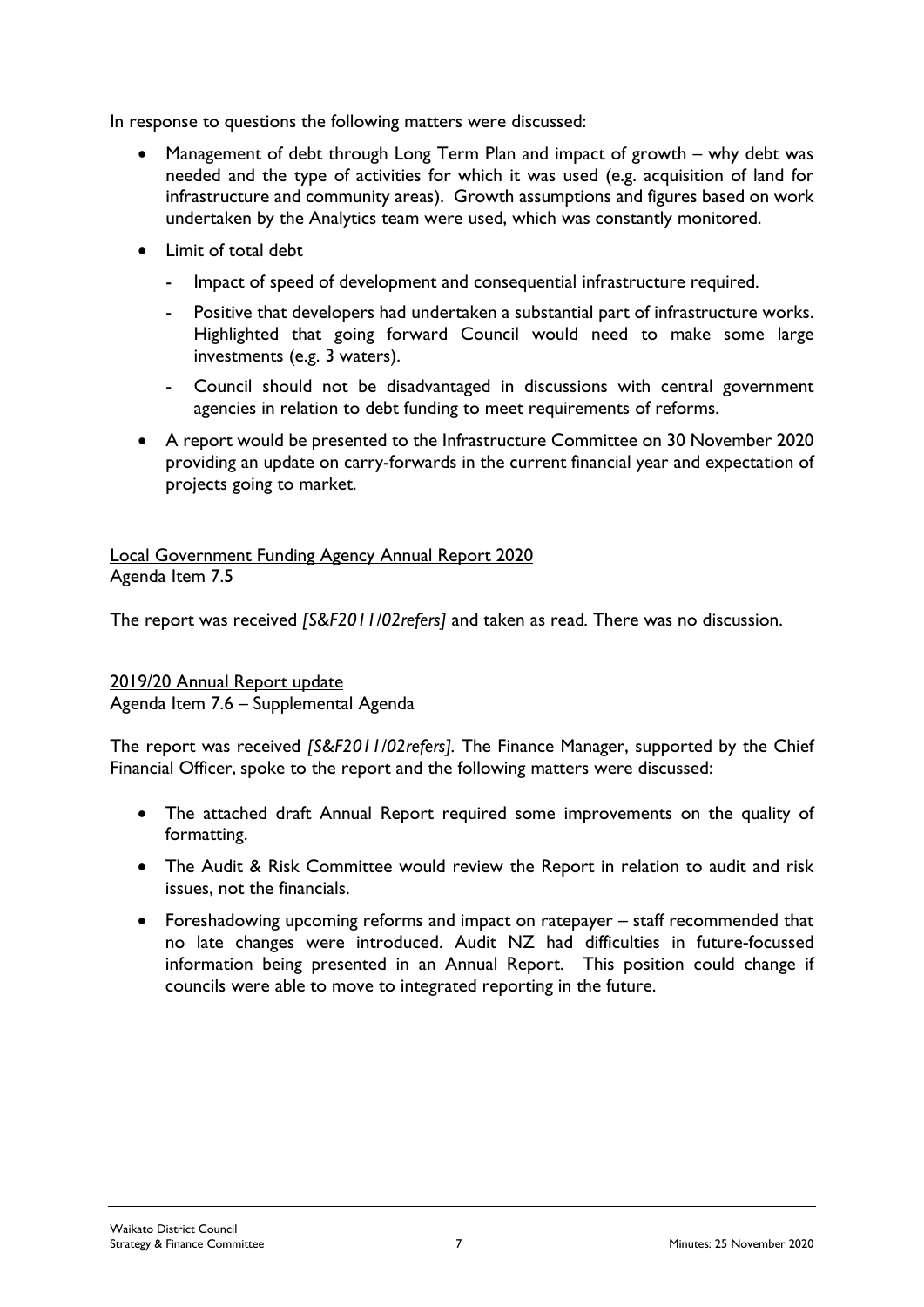# **EXCLUSION OF THE PUBLIC**

Agenda Item 8

# **Resolved: (Cr Bech/Ms Moana-Tuwhangai)**

### **THAT the public be excluded from the following parts of the proceedings of this meeting.**

The general subject of each matter to be considered while the public is excluded, the reason for passing this resolution in relation to each matter, and the specific grounds under section 48(1) of the Local Government Official Information and Meetings Act 1987 for the passing of this resolution are as follows:

| General subject of each<br>matter to be considered                                                                               | Reason for passing this<br>resolution in relation to<br>each matter                                                                           | Ground(s) under section<br>$48(1)$ for the passing of this<br>resolution |
|----------------------------------------------------------------------------------------------------------------------------------|-----------------------------------------------------------------------------------------------------------------------------------------------|--------------------------------------------------------------------------|
| Item I<br><b>Confirmation of Public</b><br><b>Excluded Minutes</b><br>Item $2.1$<br><b>S&amp;F Action Register</b><br>Item $2.2$ | Good reason to withhold<br>exists under Section 6 or<br>Section 7 Local<br><b>Government Official</b><br>Information and Meetings<br>Act 1987 | Section $48(1)(a)$                                                       |
| Te Awa Cycleway Partner<br><b>Funding Agreement</b>                                                                              |                                                                                                                                               |                                                                          |

This resolution is made in reliance on section 48(1)(a) of the Local Government Official Information and Meetings Act 1987 and the particular interest or interests protected by Section 6 or Section 7 of that Act which would be prejudiced by the holding of the whole or relevant part of the proceedings of the meeting in public, as follows:

| Item No. | Section     | Interest                                                                                                                                                                                                             |
|----------|-------------|----------------------------------------------------------------------------------------------------------------------------------------------------------------------------------------------------------------------|
| 2.2      | 7(2)(b)(i)  | To protect information where the making available of<br>the information would disclose a trade secret.                                                                                                               |
|          | 7(2)(b)(ii) | To protect information where the making available of<br>the information would be likely unreasonably to<br>prejudice the commercial position of the person who<br>supplied or who is the subject of the information. |
| 2.3      | 7(2)(a)     | To protect the privacy of natural persons, including<br>that of deceased natural persons.                                                                                                                            |

### **CARRIED S&F2007/06**